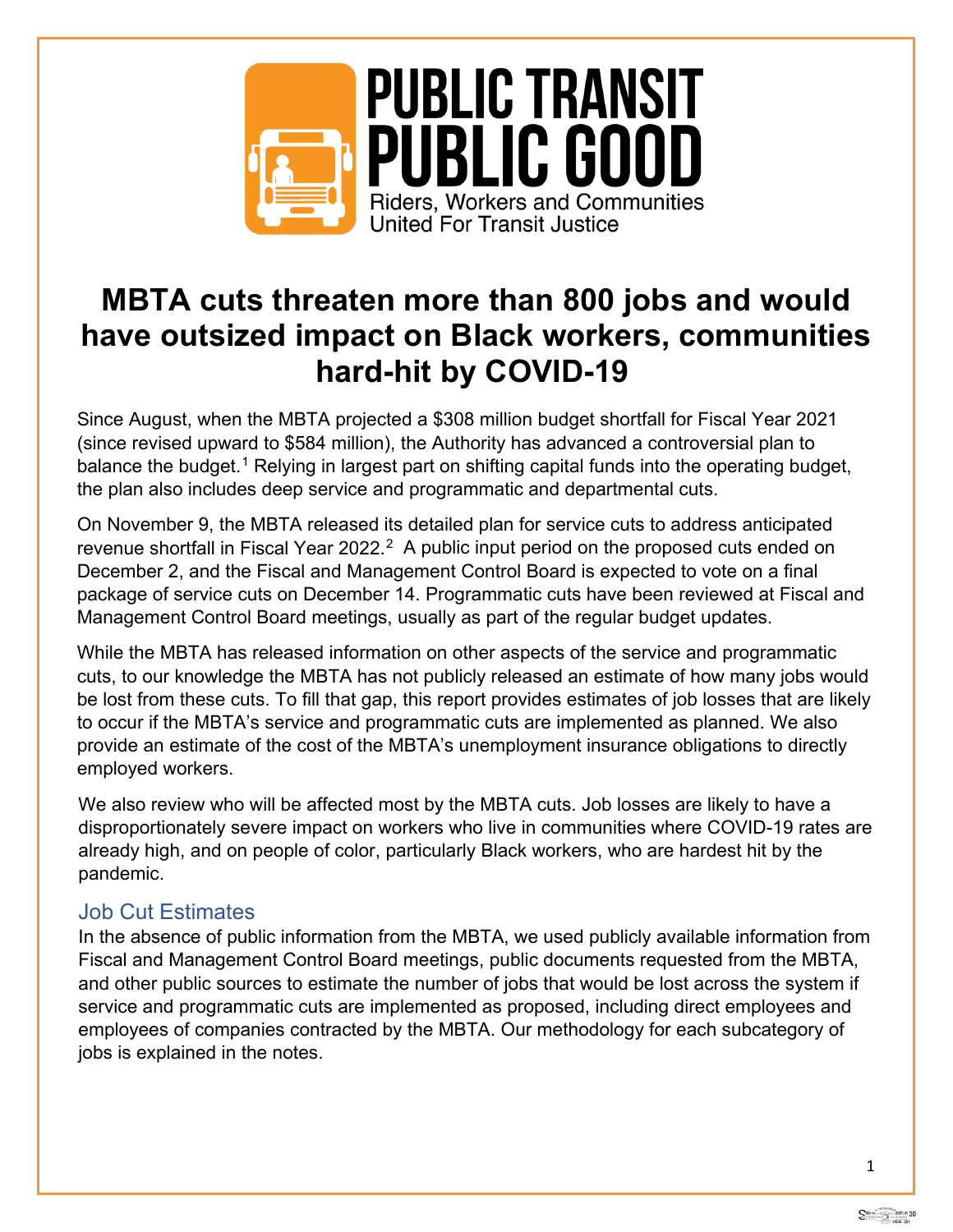## **Bus, light rail and heavy rail cuts**

Planned cuts to the MBTA-operated systems of buses, and the Orange, Red, Green and Blue lines include decreasing frequency of service, ending service after midnight, eliminating 25 bus routes, shortening or consolidating 19 bus routes, eliminating E line service past Brigham Circle.[3](#page-4-2)

The MBTA is self-insured for unemployment claims, $4$  and could face significant obligations if layoffs occur at the scale we estimate.

Estimate of jobs lost:<sup>[5](#page-4-4)</sup> 460

Estimate of cost of unemployment benefits $6$ : up to \$8,700,000

#### **Commuter rail**

The MBTA contracts commuter rail operation to Keolis. Cuts to Commuter rail include decreasing frequency of service, cutting all weekend service, ending service after 9pm on all lines except Fairmount (which will end by 10pm), closing six stations.[7](#page-4-6)

Estimate of jobs lost $8: 130$  $8: 130$ 

#### **Ferry**

The MBTA contracts ferry operations to Boston Harbor Cruises. Proposed cuts call for an end to all ferry service.<sup>[9](#page-4-8)</sup>

Estimate of jobs lost<sup>[10](#page-4-9)</sup>: 140

### **Parking**

The MBTA contracts parking operations to Republic Parking System to manage and staff 100 parking facilities.[11](#page-4-10) Republic provides payment collection and enforcement, maintenance and snow removal.<sup>[12](#page-4-11)</sup> The MBTA has provided little public information on changes to its parking contract, but has described the changes as "using technology to reduce overhead costs."[13](#page-5-0)

Estimate of jobs lost<sup>[14](#page-5-1)</sup>: 86

### **Transit Ambassadors (Station Customer Service)**

The MBTA contracts in-station customer service to Block by Block. Proposed cuts would eliminate about 11% of staffing across stations.[15](#page-5-2)

Estimate of jobs lost<sup>[16](#page-5-3)</sup>: 18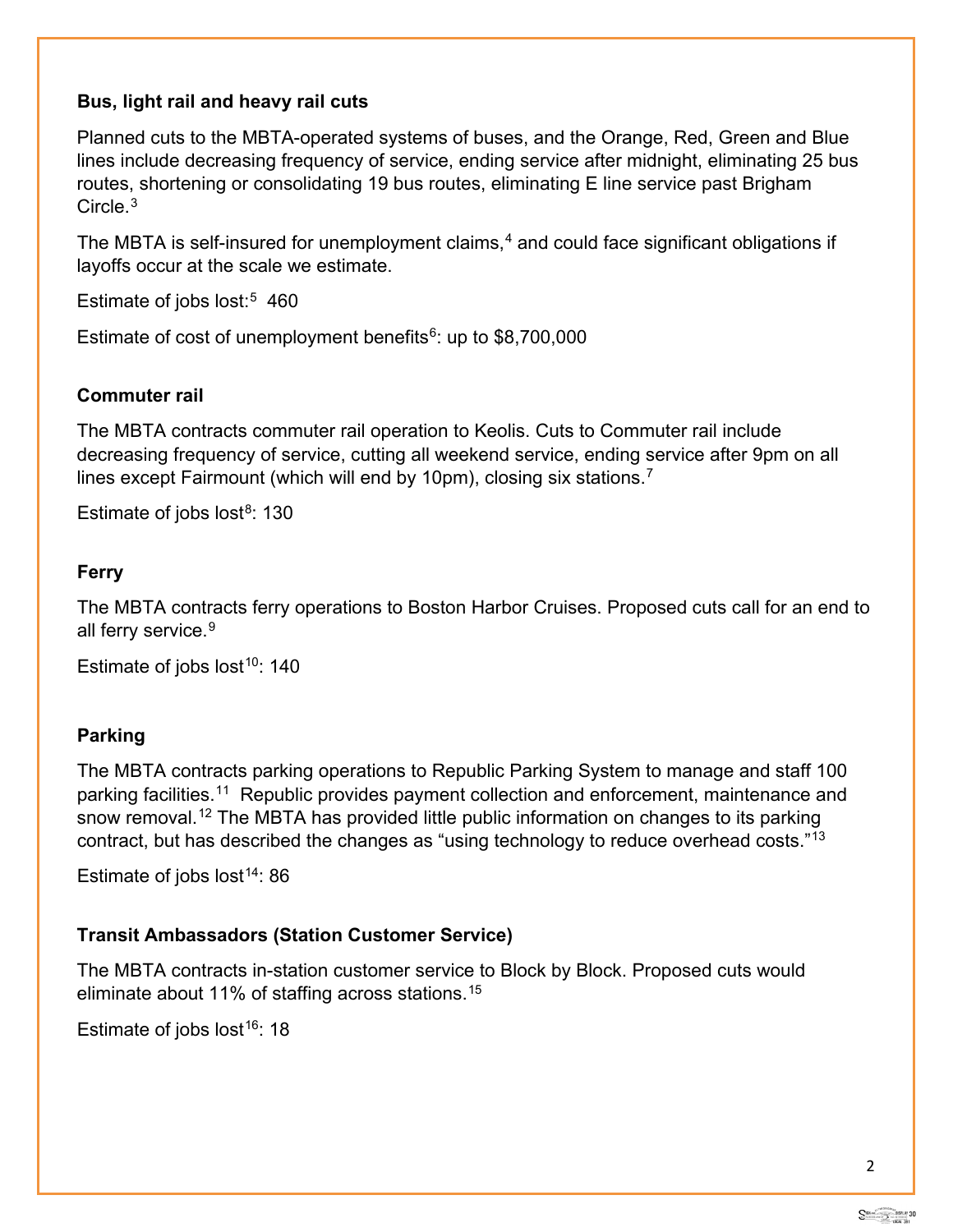## **Who will be most impacted by job cuts?**

## **Frontline workers who have kept the MBTA running during the pandemic**

Job cuts will affect frontline, essential transit workers who have continued to report to work during an historic pandemic. Since March, there have been 234 cases of COVID-19 among MBTA workers, including one death.

## Workers from communities already facing an elevated health and economic burden

The employees most likely to lose their jobs are the MBTA's bus and train operators and drivers. The MBTA has estimated that about 350 of these workers will lose their jobs, out of the 3352 total workers who are represented by Boston Carmen's Union, Local 589. [17](#page-5-4)

These layoffs will take an additional toll on families and communities of color already disproportionately threatened by COVID-19. Many of the MBTA drivers, operators, and operators and other Carmen's members live in communities with high rates of COVID-19 infections. Nearly 50% are Black or African American, a group that has experienced a high economic and health toll from COVID-19.

- Fully 67% (2259) live in municipalities or Boston neighborhoods with current COVID-19 positive test rates of 4% or higher, meaning these communities are likely to be coded "yellow" or "red" under Massachusetts' risk categorization system.<sup>[18](#page-5-5)</sup>  $\circ$  Of those, 1387 live in communities where COVID-19 rates surpass 6%
	-
- Nine of the 11 communities with highest numbers of MBTA operator and driver residents all have COVID positive rates over 4%, and four are over 7% (see Table 1).
- The largest group of operators and drivers (about 13%) live in Dorchester, where the Boston Public Health Commission reports cumulative positivity rates are at 11.6% (ZIP codes 02122 and 02124) and 11.5% (02121 and 02125), some of the highest in Boston.<sup>[19](#page-5-6)</sup>

Many communities with high COVID-19 rates are home to a high proportion of people of color, including those where many of MBTA operators and drivers live. This reflects the "staggering" and "stark" racial disparities that characterize the pandemic in Massachusetts (as elsewhere).<sup>[20](#page-5-7)</sup>

MBTA operators and drivers are a racially diverse group: 60.1% are non-white and almost 49.1% are Black (see Table 2).

Communities of color in Massachusetts been hard hit by the COVID-19 pandemic. When the Baker Administration first released data on the race of COVID-19 infected people in June, rates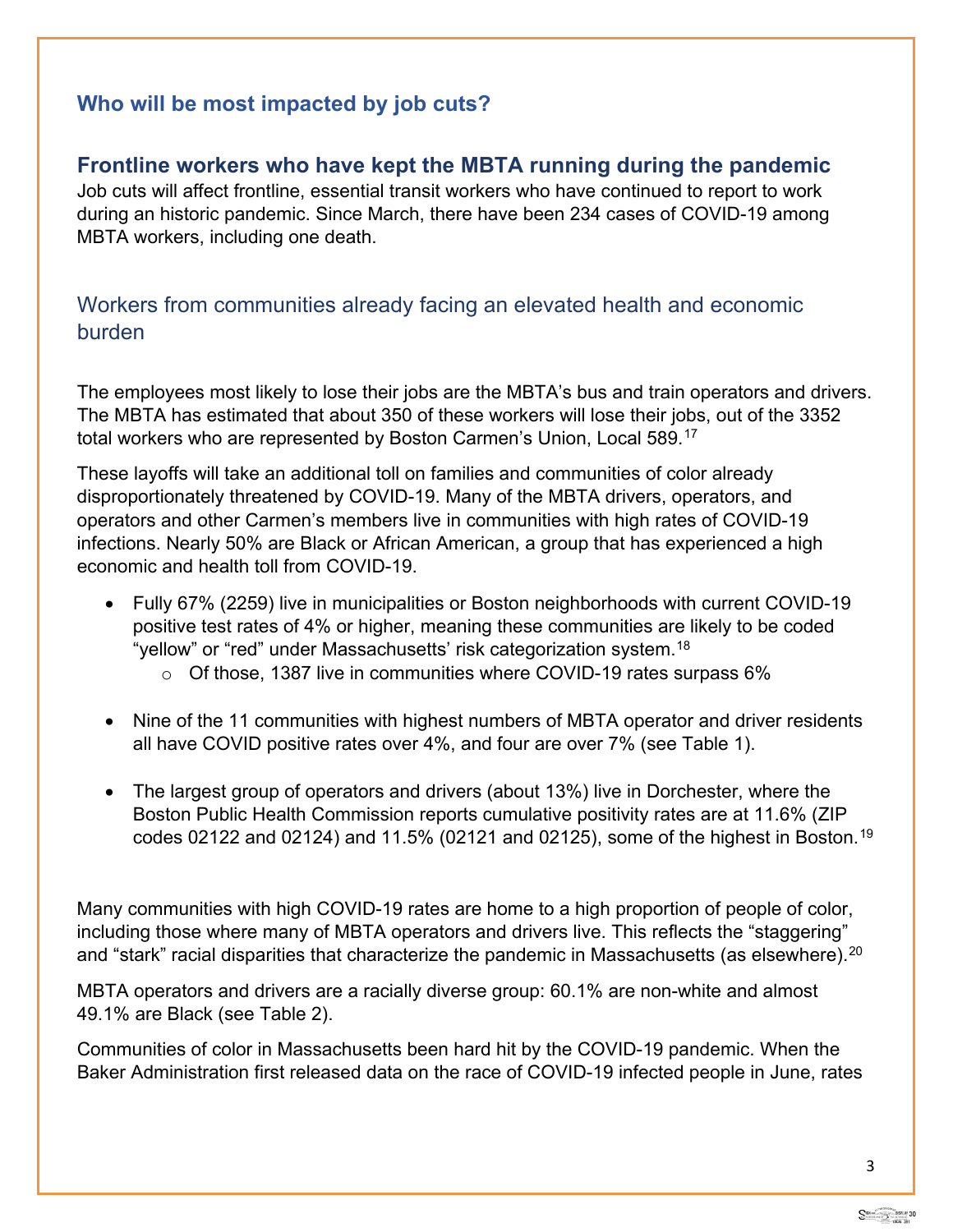were elevated among Black and Hispanic residents. The Boston Globe reported that "Black residents represent about 7 percent of the population, but their rate of positive COVID-19 cases is double that, at 14.4 percent."[21](#page-5-8) A Harvard Study published in August found that a "10 percentage-point increase in the Black non-Latino population was associated with an increase of 312.3 COVID-19 cases per 100,000 population, whereas a 10-percentage-point increase in the Latino population was associated with an increase of 258.2 cases per 100,000."<sup>[22](#page-5-9)</sup>

#### **Table 1. Eleven communities with highest numbers of resident MBTA Drivers and Operators, coded by COVID-19 severity**

|                   | Number    | <b>COVID</b> |
|-------------------|-----------|--------------|
|                   | of MBTA   | Positive     |
| City              | Operators | Rate         |
| <b>Dorchester</b> | 422       | 7.4%         |
| <b>Brockton</b>   | 237       | 6.3%         |
| Randolph          | 146       | 4.7%         |
| <b>Hyde Park</b>  | 145       | 7.1%         |
| <b>Mattapan</b>   | 135       | 6.5%         |
| <b>Roxbury</b>    | 129       | 5.6%         |
| <b>Revere</b>     | 117       | 6.7%         |
| Quincy            | 112       | 2.7%         |
| Lynn              | 104       | 10.0%        |
| Weymouth          | 86        | 3.4%         |
| <b>Everett</b>    | 73        | 8.4%         |

#### **Table 2. Racial Breakdown of MBTA Operators, drivers and affiliated workers**

| Race                   | Percent of<br>Membership |
|------------------------|--------------------------|
| Black/African American | 49.1%                    |
| White                  | 36.9%                    |
| Hispanic/Latino        | 8.2%                     |
| <b>Not Specified</b>   | 3.0%                     |
| Asian                  | 2.4%                     |
| American Indian/Alaska |                          |
| Native                 | $0.4\%$                  |
| Native Hawaiian/Other  |                          |
| Pacific Island         | $0.1\%$                  |

Black and Latinx people in Massachusetts have also been disproportionately affected by the economic toll of the pandemic. Unemployment among Black and Latinx workers is around 15%, about twice the rate among white and Asian workers. $23$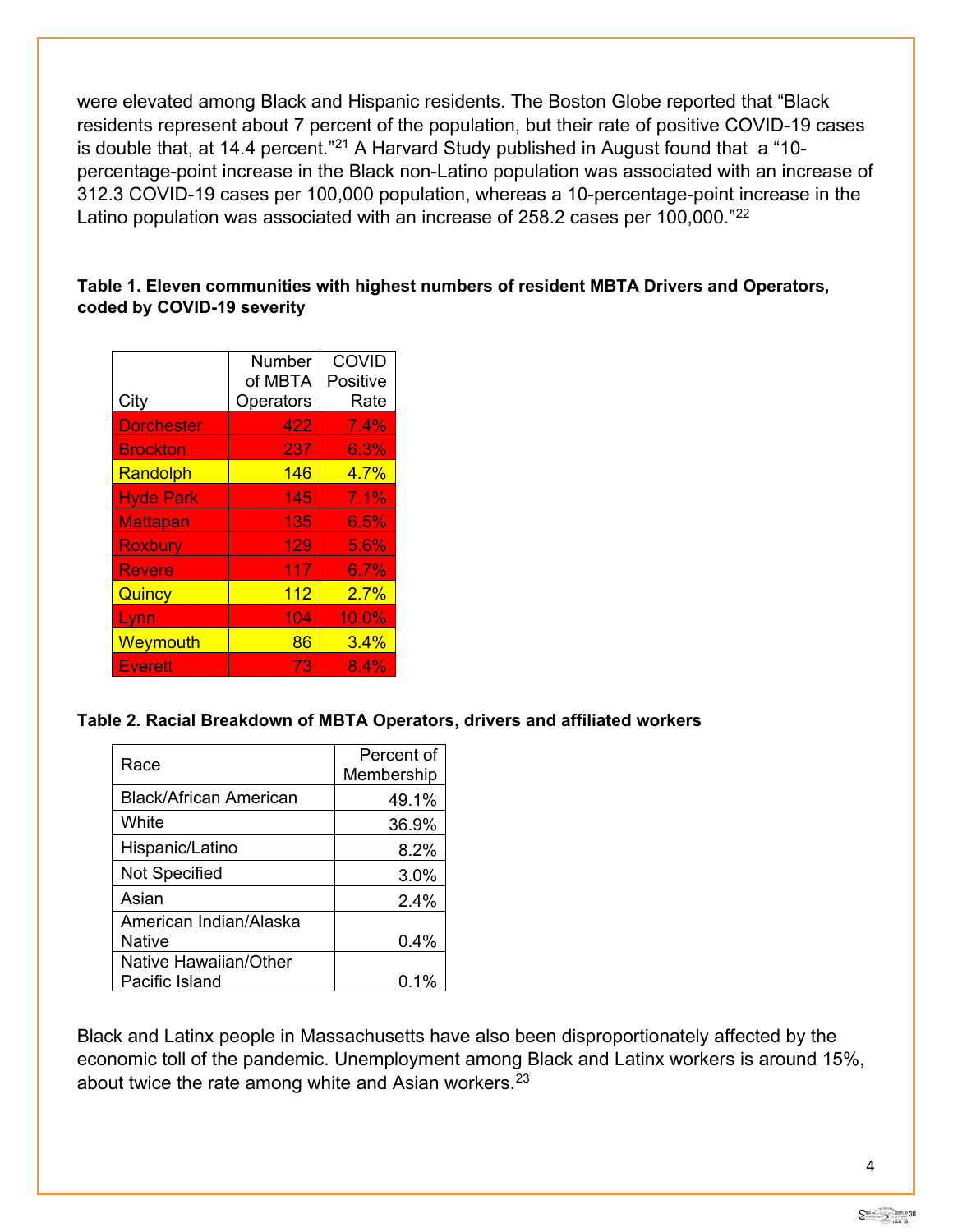Public sector jobs, like those at MBTA, have historically been a source of middle class stability in Massachusetts, especially for Black workers and their families.<sup>[24](#page-5-11)</sup> Good jobs and steady employment are particularly important at times of crisis, like the current pandemic that is taking a harsh toll on communities of color. Massive layoffs at the MBTA will likely worsen pandemic outcomes by pushing hundreds more people into joblessness and instability.

Control Board, Massachusetts Bay Transportation Authority, November 9,2020,

[http://cthrupayroll.mass.gov/#!/year/2019/full\\_time\\_employees,others/pay1,pay2,pay3,pay4/explore/0-0-0-0-](http://cthrupayroll.mass.gov/#!/year/2019/full_time_employees,others/pay1,pay2,pay3,pay4/explore/0-0-0-0-0/department_division/Massachusetts+Bay+Transportation+Authority+(MBT)/0-barChart-0/position_title) [0/department\\_division/Massachusetts+Bay+Transportation+Authority+\(MBT\)/0-barChart-0/position\\_title](http://cthrupayroll.mass.gov/#!/year/2019/full_time_employees,others/pay1,pay2,pay3,pay4/explore/0-0-0-0-0/department_division/Massachusetts+Bay+Transportation+Authority+(MBT)/0-barChart-0/position_title)

<span id="page-4-5"></span> $6$  Using the weighted average salary at the MBTA, we calculated unemployment insurance obligations at 50% of weekly salary for 460 people for 26 weeks. Unemployment obligations could be lower depending on the use of workshare, early retirement incentives, and similar programs.

<span id="page-4-6"></span><sup>7</sup> Paget-Seekins and Benesh, Slide 18.

<span id="page-4-7"></span> $8$  To estimate commuter rail job cuts, we first assumed the same proportion of total commuter-rail workforce would be cut as we estimated for the MBTA-operated modes (6.9%). However, to avoid double counting job losses for service cuts involving both schedule changes and rolling stock reduction, we adjusted our initial estimate, reducing it by our estimate of the proportion of commuter rail savings attributable to vehicle reduction, 22% (we estimated \$10 million of \$45 million total cuts was attributable to reductions in coaches and locomotives). See Paget-Seekins and Benesh, slide 51 for details on coach and locomotive reductions.

<span id="page-4-8"></span><sup>9</sup> Paget-Seekins and Benesh, Slide 24

<span id="page-4-9"></span> $10$  We assumed that 50% of year-round staffing levels from before the pandemic were attributable to BHC's contract with the MBTA. For employment numbers at Boston Harbor Cruises, see John Chesto, "With new owners, a new era begins for Boston Harbor Cruises," Boston Globe, October 2020,<br>https://www.bostonglobe.com/2020/10/20/business/new-era-begins-boston-harbor-cruises-after-ownership-change/

<span id="page-4-10"></span><sup>11</sup> Republic Parking System Begins Operation of MBTA Parking System on April 1," Massachusetts Bay

Transportation Authority, March 31, 2017, https://www.mbta.com/news/2017-03-31/republic-parking-system-beginsoperation-mbta-parking-system-april-1?from=global-search&query=%22republic%20parking%22&facets=

<span id="page-4-11"></span><sup>12</sup> "Parking Management Request for Proposals: Recommendation to Award," Fiscal and Management Control Board, Massachusetts Bay Transportation Authority,February 6, 2017, https://cdn.mbta.com/sites/default/files/fmcbmeeting-docs/2017/february/020617-parking-management-request-for-proposals.pdf

<span id="page-4-0"></span><sup>1</sup> FY21/22 Pro Forma Budget Update, Fiscal and Management Control Board, Massachusetts Bay Transportation Authority, August 24, 2020, [https://cdn.mbta.com/sites/default/files/2020-08/2020-08-24-fmcb-3-fy21-22-budget](https://cdn.mbta.com/sites/default/files/2020-08/2020-08-24-fmcb-3-fy21-22-budget-update.pdf)[update.pdf,](https://cdn.mbta.com/sites/default/files/2020-08/2020-08-24-fmcb-3-fy21-22-budget-update.pdf) FY21/22 Budget Update, Fiscal and Management Control Board, Massachusetts Bay Transportation Authority, November 23, 2020, https://cdn.mbta.com/sites/default/files/2020-11/2020-11-23-fmcb-16-fy21-budgetupdate.pdf, slide 6.

<span id="page-4-1"></span><sup>&</sup>lt;sup>2</sup> Laurel Paget-Seekins and Kat Benesh, "Forging Ahead: Scenario and Service Planning," Fiscal and Management Control Board, Massachusetts Bay Transportation Authority, November 9,2020,

<span id="page-4-2"></span>[https://cdn.mbta.com/sites/default/files/2020-11/2020-11-09-fmcb-N-forging-ahead-service-scenarios-accessible.pdf,](https://cdn.mbta.com/sites/default/files/2020-11/2020-11-09-fmcb-N-forging-ahead-service-scenarios-accessible.pdf) <sup>3</sup> Laurel Paget-Seekins and Kat Benesh, "Forging Ahead: Scenario and Service Planning," Fiscal and Management

[https://cdn.mbta.com/sites/default/files/2020-11/2020-11-09-fmcb-N-forging-ahead-service-scenarios-accessible.pdf,](https://cdn.mbta.com/sites/default/files/2020-11/2020-11-09-fmcb-N-forging-ahead-service-scenarios-accessible.pdf) slides 29 and 34.

<span id="page-4-3"></span><sup>4</sup> Financial Statements, Required Supplementary Information and Supplementary Information, Massachusetts Bay Transportation Authority, June 30, 2019, https://cdn.mbta.com/sites/default/files/2019-12/2019-06-30-fy19-financialaudit.pdf

<span id="page-4-4"></span> $^5$  To estimate the extent of potential job losses from planned service cuts, we first calculated total cuts to regular wages from a graphic representation in the MBTA's presentation of 'Potential Gross Annual Savings from Service Packages.' Then, we divided the total wage cuts by the weighted average 2019 salary of all full time MBTA employees. See Paget-Seekins and Benesh, slide 45, and Statewide Payroll, Massachusetts Bay Transportation Authority, 2019,